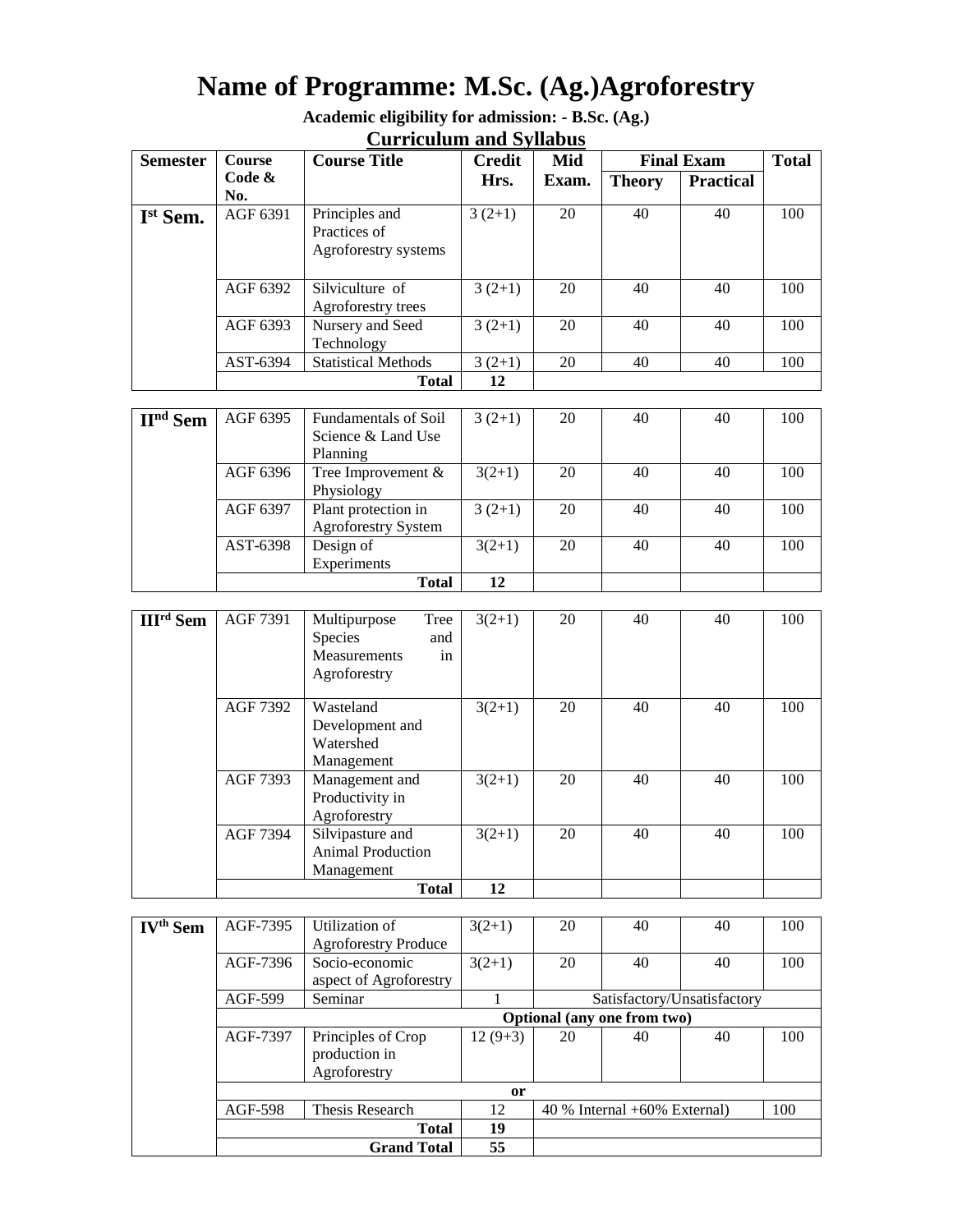# **SYLLABUS FOR M.Sc. (Ag.) AGROFORESTRY COURSES**

#### **SEMESTER I**

#### **PRINCIPLES AND PRACTICES OF AGROFORESTRY SYSTEMS: (AGF-6391)**

Concept and definition of agro/ social/community/farm forestry, classification of agroforestry structural, functional, ecological, socio-economic, agroforestry practices as existing in India specially in Bundelkhand, criteria for selection and screening of tree species, advantages of agroforestry, design and diagnosis methodology in relation to agroforestry, strategies for promoting agroforestry, transfer of agroforestry technology, overview of global agroforestry system- shifting cultivation, taungya cultivation, shelter belt and wind breaks, energy plantation and homestead gardens.

#### **SILVICULTURE OF AGROFORESTRY TREES: (AGF-6392)**

Definition , objectives and scope of silviculture and its place in agroforestry, Forest types of India and its distribution, locality factors, natural regeneration from seed and vegetative parts. Artificial regeneration- reforestation, afforestation, choice of species , site selection, pure verses mixed crop, planting techniques and methods, protection of seedlings/ plantations from environmental and biological adversaries, tending operations, concept of coppice etc. Silviculture of agroforestry trees with special reference to *Acacia nilotica, Acacia catechu, Acacia totilis, Albizia lebbek, Albizia procera, Azedirecta indica, Dalbergia sisoo, Tectona grandis, Emblica officinalis, Leucaena leucocephala, Anogeisis latifolia, Anogeisis pendula, Prosopis spp., Hardvkia piñata, Tamarindus indica and Madhuca latifolia*.

#### **NURSERY AND SEED TECHNOLOGY: (AGF-6393)**

**Concept of nursery**, temporary and permanent nursery, criteria for site selection, lay out and design of beds, type of containers its uses and limitations, sowing techniques, soil mixtures, sowing manuring, fertilization in nursery , water management in nursery, scope of mechanism of nurseries: seedling protection from environmental and biological agents; Acceleration early growth of seedling. Bare root verses container seedling; Nursery disease, pests and their control; Techniques of raising seedling of *Acacias, Neem Bakain, Mahua, Shisham, Bamboo, Imli, Teak, Nilgiri, Poplar, Terminalia, Siris, Anjan, Aonla, Khair, Khejri, Plas* etc. in nursery. **Seed collecting, seed transport extraction of seed, Quality of seed and pretreatment, germination, sanitation, seed storage, seed certification, seed source and elite seed trees.**

#### **STATISTICAL METHOD: (AST- 6364)**

Frequency distribution, Classification and tabulation of data, graphical and diagrammatic representation of data, measures of central tendency, measures of dispersion, coefficient of variance, standard error, skewness & kurtosis. Census and sample survey, population and sample, probability, concept of random sampling, simple random sample, stratified sample systematic  $\&$ cluster sampling parameter  $\&$  sample value. Testing of hypothesis, test of signification based on Z, t and F test,  $X^2$  – test for goodness of fit and independence of attributes. Scattered diagram. Linear regression & correlation, regression and correlation coefficient.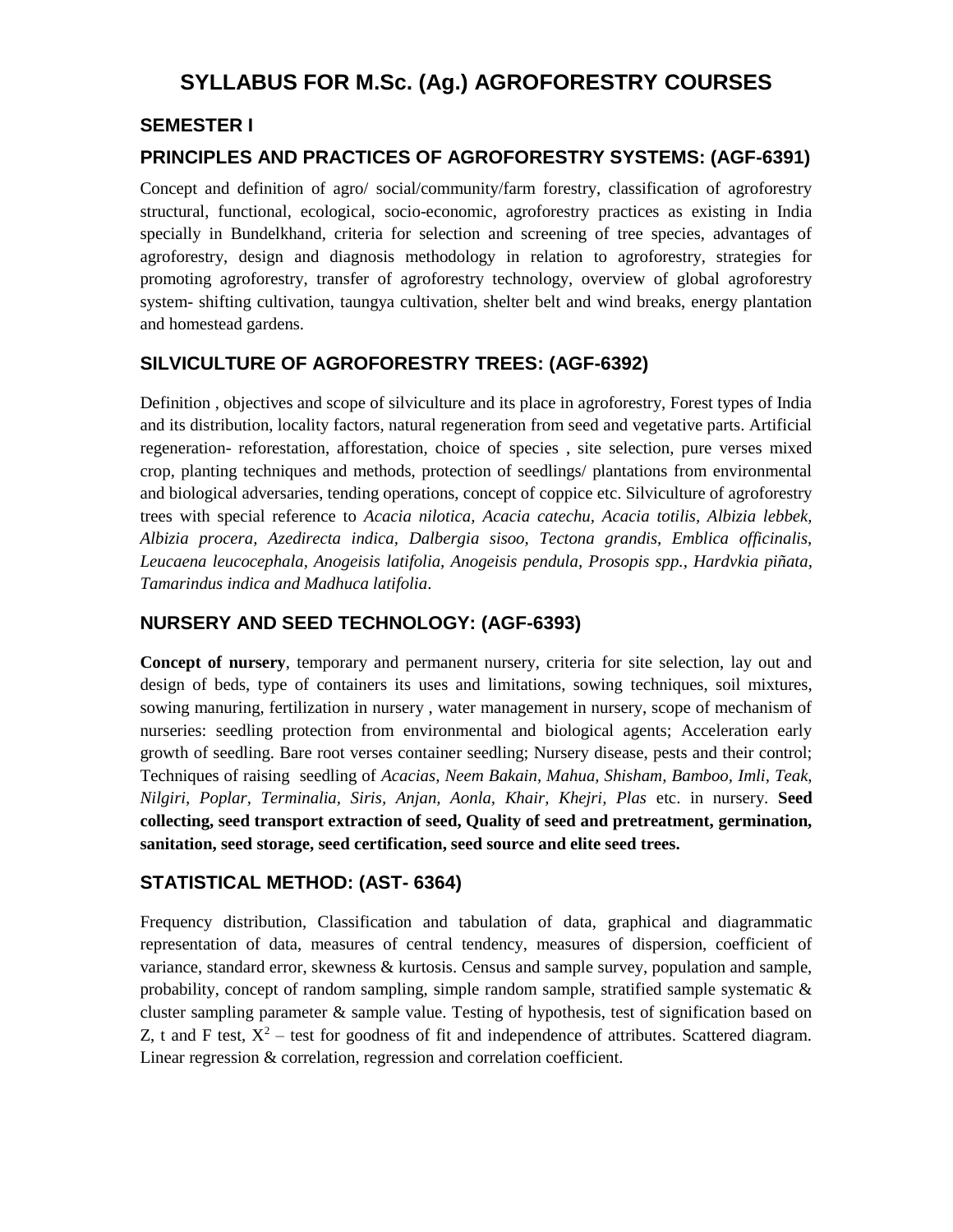#### **SEMESTER II**

# **FUNDAMENTALS OF SOIL SCIENCE AND LAND USE PLANNING: (AGF-6395)**

Soil concept, definition, weathering, properties of soil, soil classification, soil organic matter and its impact on soil fertility, source, composition and steps in decomposition, Humus properties and role. C/N ratio, micro-organisms in soil and their classification, Biological nitrogen fixation, mycorrhiza and its role in plant nutrition, soil fertility and productivity, factors of soil nutrition, factors of soil fertility, essential nutrients for plant growth, methods of soil fertility evaluation, role and deficiency symptoms of essential plant nutrients land use planning, land capability classification classes , subclasses.

#### **TREE IMPROVEMENT AND PHYSIOLOGY: (AGF-6396)**

General concepts and principles of tr4ee improvement, qualitative and quantitative variation in important traits of trees, variation in natural stands and plantations, concepts of seed stand and provenance testing, selection genetic gain and superior tree grading system, seed orchard establishment and progeny test: Breeding methods, advanced generation breeding and hybridizations, mutation and polyploidy, vegetative propagation its uses and methods, plagiotropic, orthotropic age responses due to vegetative propagation, clonal forestry, monoculture, polyculture, exotics, indigenous trees in relation to tree improvements. Tree water relationships, basic process, water balance, long distance transport, physiological and practical aspects of water stress hormones in relation to growth and development; flower periodicity and its mechanism, ageing in trees. Allelopathy-mechanism and its perspective in agroforestry.

# **PLANT PROTECTION IN AGROFORESTRY SYSTEMS: (AGF-6397)**

Introduction, susceptibility of forest trees and agricultural crops to damages and destructive agencies, nature of damages, causes, preventive and protective measures and beneficial effects if any injurious plants/ weeds of cultivated lands climbers, noxious weeds and their control, economics of control measures, problem of weeds in forest nursery and plantations, crop-weed competition insect-pests of agroforestry trees and crops pests control of forest nurseries and their management, pest of forest tree seeds and their control in standing trees and in storage, general principles of insect pest management, IPM, biological, silvi-cultural and chemical controls, disease situation in different agroforestry models, important disease in trees and crops in agroforestry system, interaction of crops and trees in relation to disease problems.

#### **DESIGN OF EXPERIMENT (AST-6364)**

Analysis of variance, Basic principals of experiment design, CRD, RBD, LSD with their analysis mission, plot technique in RBD and LSD. Factorial experiments its concepts and analysis of  $2<sup>3</sup>$ , factorial confounding in symmetrical factorial (in  $2<sup>3</sup>$  experiments), split plot design, strip plot design, uniformity trials, progeny row trials. Complete family block design, with over trials and simple rotational experiments. Statistical organization, statistics of livestock & filstrics. Source of livestock and agriculture in general. Sources of official statistician, crop cutting experiments.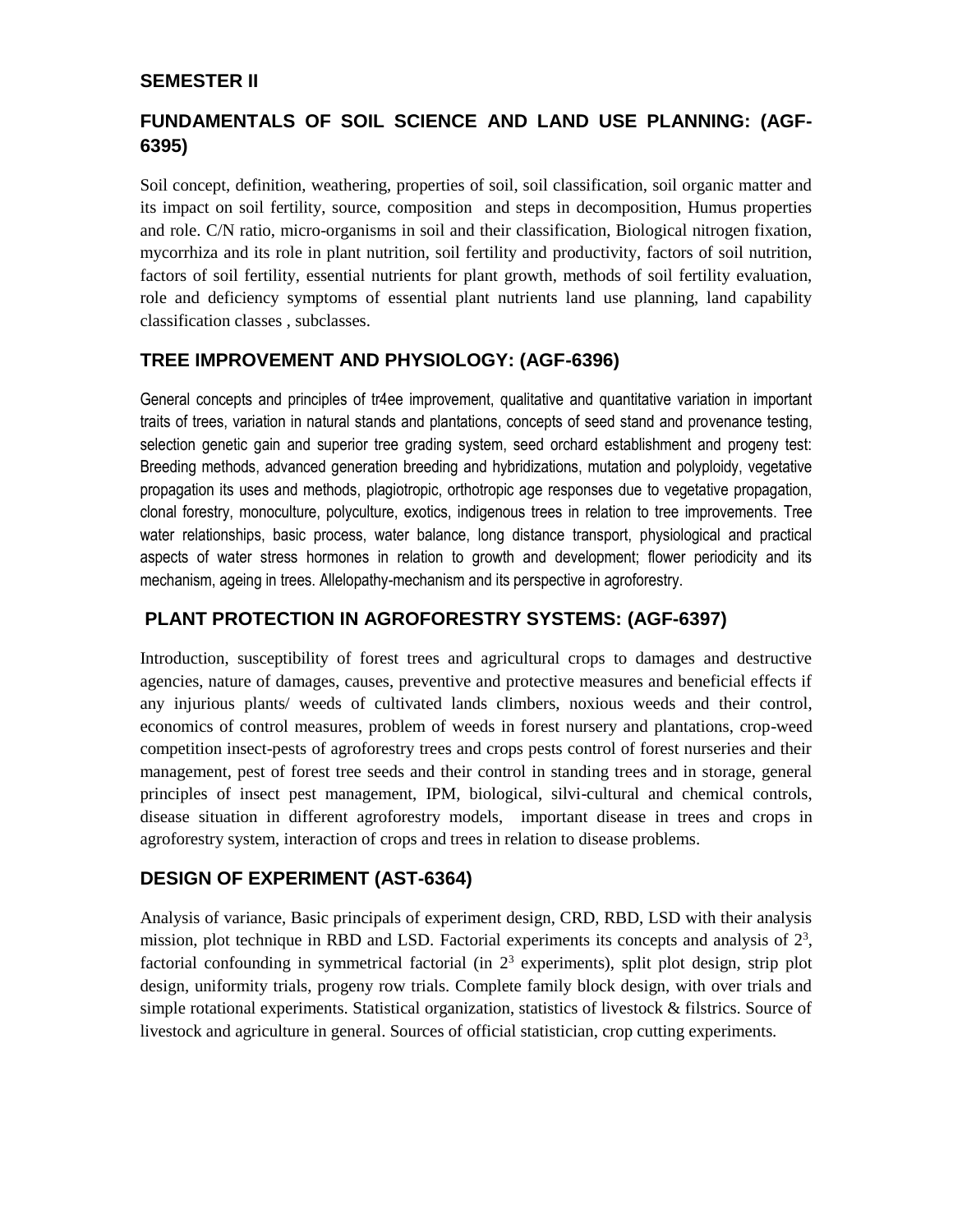#### **SEMESTER III**

# **MPTS IN AGROFORESTRY AND MEASUREMENTS IN AGROFORESTRY (AGF-7391)**

Introduction, importance of woody elements in agroforestry, role of woody elements in biomass production, suitability of species for specific sites, MPTs and their role in agroforestry systems, role of nitrogen fixing trees and shrubs, choice of species for various agro-climatic zone for the production of timber, fuel wood, fodder, fiber, forage, live hedge, wind- breaks and shelterbelts. Root behavior and crown architecture including methods for minimizing unfavorable interactions, production potential of trees in different agroforestry combination. Tree measurement techniques, instruments and methods for measurement of tree diameter, height, bark thickness, crown volume crown surface area, tree stem form, yield tables, volume tables, concept of sustained yield, and kind of tree rotation, increment and yield, estimation of biomass. Determination of tree age and introduction of working plan.

#### **WASTELAND DEVELOPMENT AND WATERSHED MANAGEMENT: (AGF- 7392)**

Wasteland definition, types: ecological characteristics, landslides, soil erosion hoods, drought, salinity, water logging and fire, biological causes of deforestation, grazing, shifting cultivation and faulty agricultural practices, reclamation of wastelands, scientific land use practices, afforestation, soil conservation practices, improvement of water catchment areas and development of recreational and amenity areas, extent of wasteland in Bundelkhand and its development through agroforestry, choice of trees on wastelands plantation, techniques on wasteland developments, concept of wasteland, idiotypes of watershed development plans and activities for watershed size determination and criteria characteristics of a watershed and their role in management, quantification of the benefits and effectiveness of the package of practices, biological and engineering approaches, integrates and multiple approach.

#### **MANAGEMENT AND PRODUCTIVITY IN AGROFORESTRY: (AGF-7393)**

Concept and classification of agroforestry systems and productivity, eco-zones and choice of system, system components and their integration, management of tree plantation, thinning, lopping, pruning etc.. Criteria for selection of agroforestry design, role tree architecture and management in agroforestry, development and management of agroforestry system resources output and input flows, interpretation and system viability, ecological sustainability, bioenergetics and production dynamics, recent trends in agroforestry, development-technologies and research with special on space and time considerations and introduction to on farm trials.

#### **SILVIPASTURE AND ANIMAL PRODUCTION MANAGEMENT: (AGF-7394**)

Definition scope and potentials of silvipasture systems, system of grazing, pasture systems, nomadic and migratory grazing, grass cover types, quality improvement of grazing lands, and effect of grazing on productivity. Grazing and Indian forest laws, grassland arid tree management of rangelands, fodder of Bundelkhand and their chemical composition, nutritive values, cultivation practices, economics of silvi-pasture, silvi-pasture in relation to reclamation of degraded lands, importance of cattle, sheep and goat vis-a-vis in agroforestry systems, feed and fodder resources in agroforestry systems, nutrient analysis of forage derived from fodder trees shrubs, nutrient requirement for various livestock and their ration competition with agroforestry